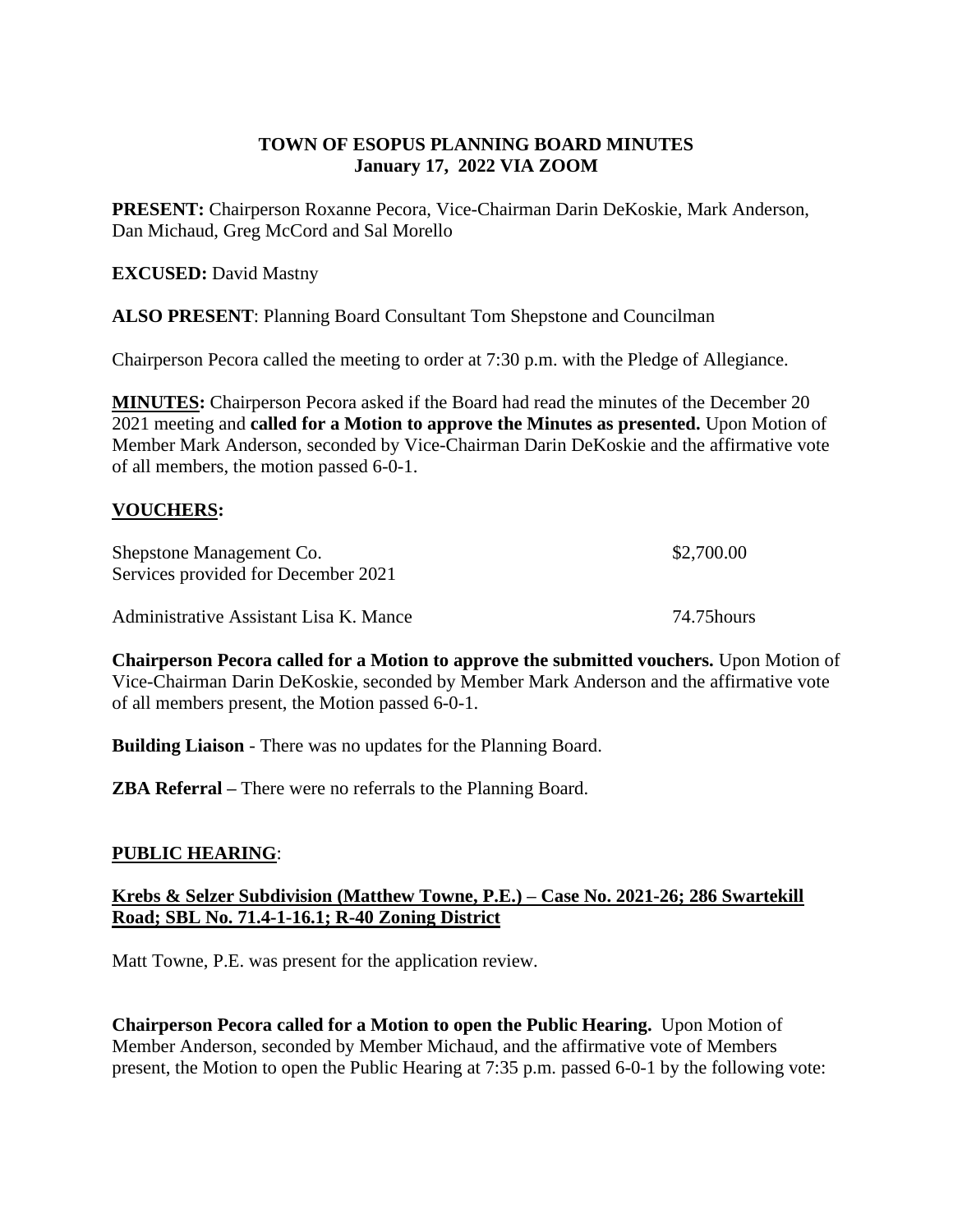| Roxanne Pecora       | Aye     |
|----------------------|---------|
| Darin DeKoskie       | Aye     |
| Greg McCord          | Aye     |
| <b>Mark Anderson</b> | Aye     |
| David Mastny         | Excused |
| Sal Morello          | Aye     |
| Dan Michaud          | Aye     |

Administrative Assistant read the Public Hearing Notice into the record.

Hearing no persons wishing to speak, **Chairperson Pecora called for a Motion to close the Public Hearing.** Upon Motion of Member Anderson, seconded by Member Michaud, and the affirmative vote of Members present, the Motion to close the Public Hearing at 7:39 p.m. passed 6-0-1 by the following vote:

| Roxanne Pecora       | Aye     |
|----------------------|---------|
| Darin DeKoskie       | Aye     |
| Greg McCord          | Aye     |
| <b>Mark Anderson</b> | Aye     |
| David Mastny         | Excused |
| Sal Morello          | Aye     |
| Dan Michaud          | Aye     |
|                      |         |

Planner Shepstone provided an overview of his recommendations to the Planning Board.

Engineer Towne informed the Planning Board that revised plans and approval from the Esopus Highway Superintendent relative to the location of the access to the barn conversion had been submitted. The owner currently wished to use existing access to the barn but may change location to be North of the barn.

**Chairperson Pecora called for a Motion to issue a SEQRA Negative Declaration.** Upon Motion of Member McCord, seconded by Member Anderson, and the affirmative vote of Members present, the Motion to close the Public Hearing at 7:39 p.m. passed 6-0-1 by the following vote:

| Excused |
|---------|
|         |
|         |
|         |

**Chairperson Pecora called for a Motion to grant approval, conditioned upon submission of 1 mylar and 6 paper copies, submission of parks fee of \$2,000.00, Ulster County Board of Health approval, road easement agreement approved by the Planning Board Attorney and**